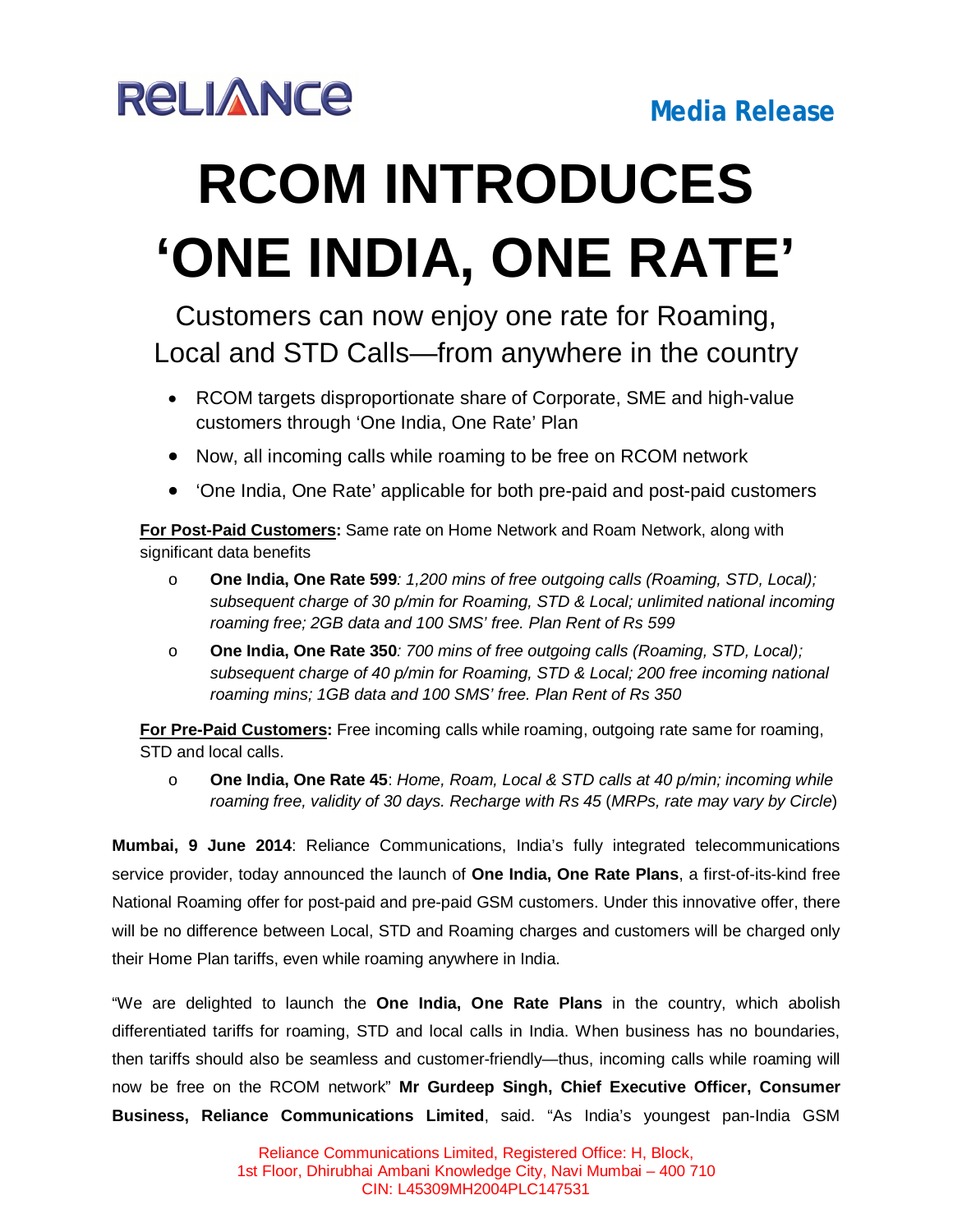operator, we are committed to improving the quality of our customer mix, and the **One India, One Rate Plans** will help us attract customers in the high-value Corporate and SME roaming segments. RCOM's **One India, One Rate Plans** will help us break down the tariff barriers and extend unprecedented benefits to our roaming customers," he added.

Reliance Communications has several path-breaking, industry-defining initiatives to its name, among them the revolutionary 3G@2G Data Offer and the Zero Plan, both of which created new benchmarks in the Indian mobility industry. Combined with the launch of the **One India, One Rate Plans**, these combine to make up a powerful proposition for the high-value Corporate and SME customer, offering them convenient, affordable and hassle-free connectivity, backed by RCOM's best-in-class network due to the Company's robust IP back-haul and 200,000 km of fiber.

| 'ONE INDIA, ONE RATE' PLANS FROM RELIANCE COMMUNICATIONS |                                            |                                           |                     |                      |          |
|----------------------------------------------------------|--------------------------------------------|-------------------------------------------|---------------------|----------------------|----------|
| <b>Post-Paid Offers</b>                                  |                                            |                                           |                     |                      |          |
| Rent                                                     | Free Outgoing<br>(Local+STD+Roam)          | Use of Minutes                            | Incoming<br>Roaming | Free Data<br>(3G/2G) | Free SMS |
| <b>Rs 599</b>                                            | 1,200 mins                                 | Anytime, Anywhere,<br>Local, STD, Roaming | Free                | 2GB                  | 100      |
| <b>Rs 350</b>                                            | 700 mins                                   | Anytime, Anywhere,<br>Local, STD, Roaming | 200 mins Free       | 1GB                  | 100      |
| <b>Pre-Paid Offers</b>                                   |                                            |                                           |                     |                      |          |
| Recharge                                                 | <b>Outgoing Tariff</b><br>(Local+STD+Roam) | Rate applicability                        | Incoming<br>Roaming | Validity             |          |
| <b>Rs 45</b>                                             | 40p/min                                    | Anytime, Anywhere,<br>Local, STD, Roaming | Free                | 30 days              |          |

With the **One India, One Rate Plans**, customers will no longer have to worry about using their phone while roaming or making STD calls. Non-Reliance customers can also avail these plans on their existing mobile numbers by porting-into Reliance through attractive MNP offers. For instance, in the Post-Paid **One India, One Rate 599** plan, after the free minutes are used up, customers will enjoy a flat outgoing rate of 30p/min for calls to anywhere in the country, while on the **One India, One Rate 350** Plan, a flat rate of 40p/min applies after the free minutes are used up. Pre-Paid plan MRPs and rate will vary by Circle.

Reliance Communications' customers can now enjoy roaming services across the country without worrying about any additional charges for utilizing voice and data services at a roaming location. Under these plans, roaming rates as per the customer's existing home Circle billing plan will prevail, even when they are roaming in other locations in the country. This unique offer is meant not just for frequent roamers, but also for infrequent roamers who can subscribe to these plans and have peace of mind without having to worry when they roam or make STD calls.